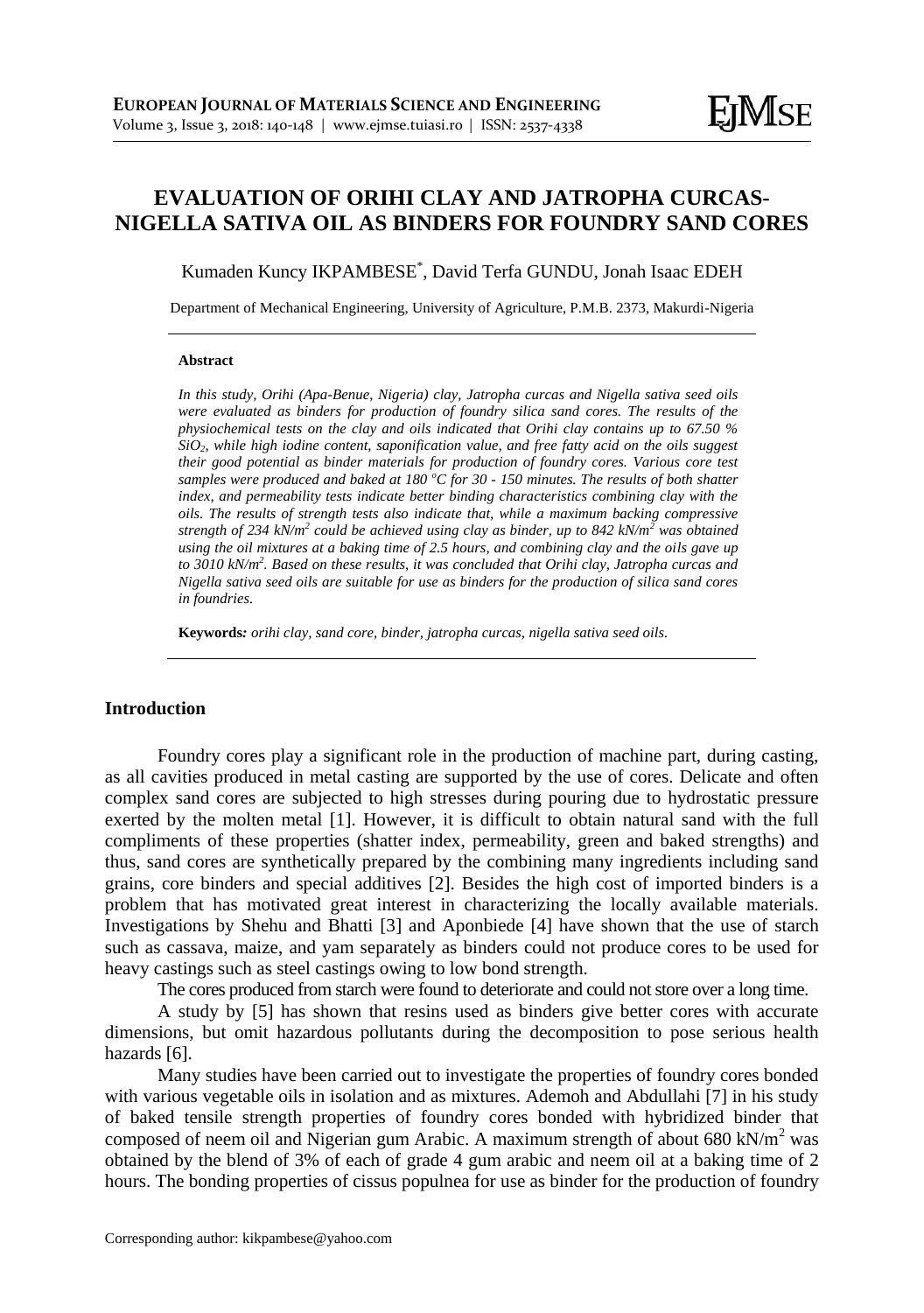cores for casting aluminium alloys was carried out by [6], established that using 5 % cissus populnea developed baked strength of 932 kN/m<sup>2</sup> at temperature of 160  $^{\circ}$ C and baking time of 1.5 hours. Fayomi et al. [8] studied the suitability of groundnut, cotton seed and palm oils with Ogbomosho clay and silica sand for the production of foundry cores. The tensile strength of the core was as high as  $600 \text{ kN/m}^2$ , but the increase in oil addition beyond 10 % resulted in the increase in the quantity of smoke during baking.

Aponbiede [9] determined using cassava starch and oils as binders showed a maximum tensile strength of  $311 \text{ kN/m}^2$  at a baking time of 2 hours. However there was improvement in the baked strength up to a maximum of  $863 \text{ kN/m}^2$  by the addition of soya beans and cotton oils. Fayomi et al. [10] applied bentonite, cassava starch, and yam starch binders separately to River Niger bank silica sand in different proportions, the results showed that bentonite had better binding characteristics of the mould compared to cassava starch and yam starch. It is obviously observed from the studies above that the use of binders such cassava, maize, and yam separately as binders could not produce cores of adequate strength that can be used in industries as related to heavy castings such as steel casting due to low bond strength. Starch binders possess the disadvantages of giving off objectionable gases during baking and casting operation and cores produced starch cannot be stored for long time. In this study Orihi (Apa-Benue, Nigeria) clay, Jatropha curcas and Nigella sativa seed oils were evaluated as alternate binder materials for production of foundry silica sand cores, with a view to moving away from synthetic binders that are hazardous to the environment

#### **Materials and Methods**

## **Preparation of test samples**

Pebbles were removed from Orihi clay (Apa, Benue-Nigeria) ground into smaller particles size of 75 µm, after drying. River Benue Sand (Makurdi – Benue, Nigeria) of 86.8 % moisture was washed, clean, and dried for two days (9.76 % moisture). The mineralogical composition (Table 2 and 3) of the Orihi clay and the silica sand was done using using ED X– ray Fluorescence Analyzer). Seed Oils from Jatropha curcas and Nigella sativa were analysed for physicochemical properties including specific gravity, iodine value, saponification, acid value, free fatty acid value, boiling point, and melting point.

## **Preparation of the cores**

The first set of bonded sand cores were prepared by adding clay in various percentages of 3, 5, 7, 9 and 11 % to sand respectively at 6 and 8 % water. The second set of cores were achieved by adding the two oils in various percentages as in the first instance, but the oils were in the ratio of 50:50 in all the weight percentages to sand and water used in the first case without clay. The third set of cores produced were done by adding 3 % Orihi clay, to 4 % of Jatropha curcas and Nigella sativa seeds oil to sand. Test samples of Ø50 mm x 50 mm were baked in an oven at a temperature of 180 °C 30 to 150 minutes at 30 minutes intervals according to the work of [11].

# **Evaluation of the baked cores Shatter index and permeability tests**

A green test specimens were weighed separately after one another and placed in the shatter index tester. The tester was pushed upwards from a height of 180 cm over the stripping post until it struck the anvil, which fell and shattered the specimen. The retained sand and oversized which passes through the sieve into the sieve pan was weighed and used to compute shatter index using equation (1) [12].

Shatter index=(Weight of sand on the mesh) $/$ (Total weigh of specimen) $\times$ 100 (1)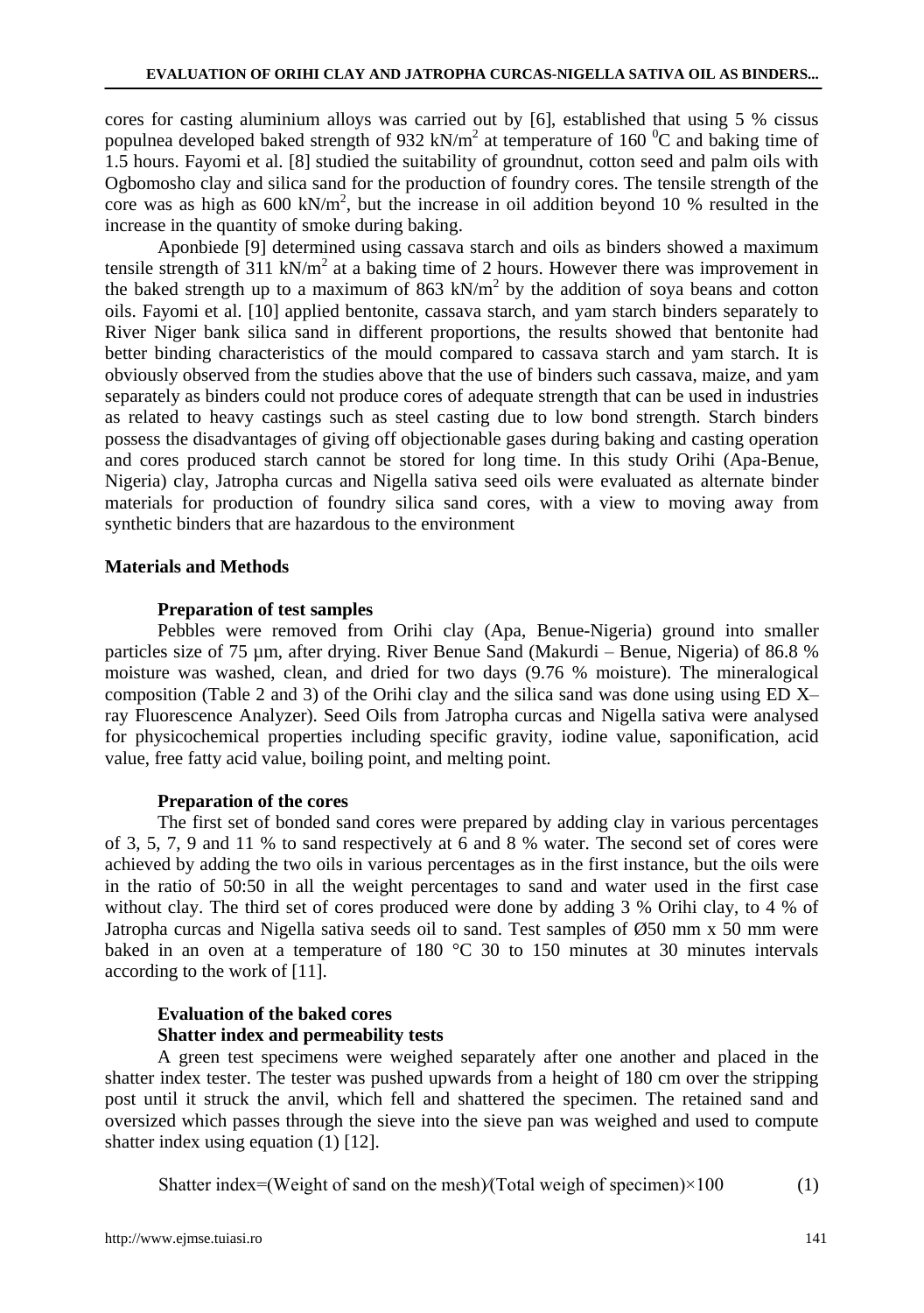The specimens for permeability were transferred to the permeability machine without removing them from the specimen tube. The specimen tube was then mounted on the electric perimeter. The machine was switched on and the system lever moved to the test position. The permeability reading was then displayed on the dial of the machine as recorded in the work by [13].

# **Green and baked strengths test**

Green and baked compressive strengths of the three sets of bonded cores were determined using the SMETCO digital universal testing machine (WE100B) in accordance the work done by [14]. However, prior to the determination of baked compressive strength, the green cores were baked at a temperature of 180 °C within 30 to 150 minutes at 30 minutes intervals. Green and baked shear strength values were determined using the SMETCO digital universal testing machine Model; WE100B as reported by [15]. The cores were baked at a temperature of 180 °C within 30 to 150 minutes at 30 minutes intervals prior to the baking.

# **Results and Discussion**

# **Mineralogical and physicochemical composition of sand, clay and oils**

The results of mineralogical analysis for river Benue sand and Orihi clay are presented in Tables 1 and 2 respectively. It was observed that the silica sand contain  $95.5\%$  SiO<sub>2</sub> and 0.02 %  $Al_2O_3$  and 0.77 % Fe<sub>2</sub>O<sub>3</sub> as the principal constituents. The 95.5 % silica content compared well with the minimum acceptable values of 95 % recommended for moulding and core sands as reported by [16], while Orihi clay had 67.50 % silica, 18.21 % alumina and 6.76 % Fe<sub>2</sub>O<sub>3</sub> as the principal constituents.

**Table 1.** Mineralogical Composition of River Benue Silica Sand

| SiO <sub>3</sub> | AI <sub>2</sub> U <sub>3</sub> | K <sub>2</sub> O | CaO  | TiO <sub>2</sub> | $Cr_2O_2$ | MnO  | Fe <sub>2</sub> O <sub>3</sub> | MgC  | CuO  | Na <sub>2</sub> C | LOI  |
|------------------|--------------------------------|------------------|------|------------------|-----------|------|--------------------------------|------|------|-------------------|------|
| 95.5             | 0.02                           | $_{0.05}$        | 0.34 | $_{0.02}$        | 0.01      | 0.14 | 0.77                           | 0.17 | 0.06 | 0.05              | 2.87 |

These values are reported to be common and adequate for general purpose foundry moulding sand and cores by Brown, (2000). The higher silica and alumina contents provide the necessary refractoriness needed by cores that resist heat from molten metal during casting [17].

The results of physicochemical composition of the Nigelle and Jatropha curcas seed oils used in the investigation are presented in Table 3. Values of specific gravity obtained from Nigella sativa seed oil was 0.8696 while that of Jatropha curcas seed oil was 0.8753 at 38.5 °C. The variation was attributed to different temperature used in determining the specific density.

These values are reported to be common and adequate for general purpose foundry moulding sand and cores by Brown, (2000). The higher silica and alumina contents provide the necessary refractoriness needed by cores that resist heat from molten metal during casting [17].

The results of physicochemical composition of the Nigelle and Jatropha curcas seed oils used in the investigation are presented in Table 3. Values of specific gravity obtained from Nigella sativa seed oil was 0.8696 while that of Jatropha curcas seed oil was 0.8753 at 38.5 °C. The variation was attributed to different temperature used in determining the specific density.

| <b>Table 2.</b> Mineralogical composition of <i>orihi clay</i> |       |                  |      |                  |           |      |                                |      |      |                   |      |
|----------------------------------------------------------------|-------|------------------|------|------------------|-----------|------|--------------------------------|------|------|-------------------|------|
| SiO <sub>3</sub>                                               | Al2O3 | K <sub>2</sub> O | CaO  | TiO <sub>2</sub> | $Cr_2O_3$ | MnO  | Fe <sub>2</sub> O <sub>3</sub> | MgO  | CuO  | Na <sub>2</sub> O | LOI  |
| 67.50                                                          | 18.21 | .04              | 0.69 | 252              | 0.04      | 0.16 | 6.76                           | 0.14 | 0.09 | 0.05              | 2.80 |

The high specific densities recorded by both Jatropha curcas and Nigella sativa seed oils was an indication that the two oils have high viscosities as this normally aids adhesion properties between the molecules of sand grains and the oils as reported by [18]. The results of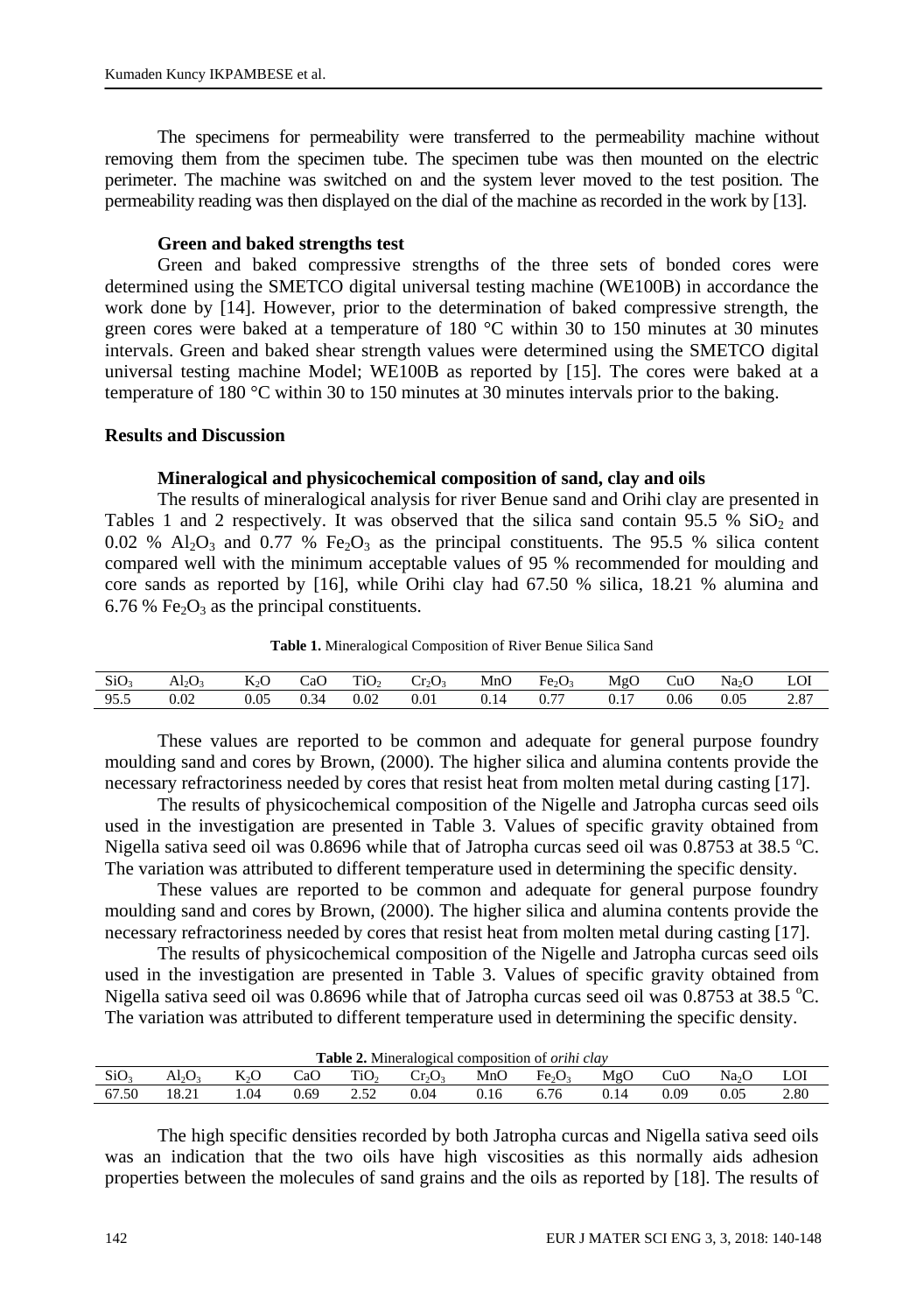iodine values (Table 3) gave value of 136 mgI/g for Nigella sativa seed oil and 115 mgI/g for Jatropha curcas seed oil. These values were higher than 106 and 105 mgI/g reported by [19] in their work on Jatropha curcas oil.

| <b>Properties</b>    | Nigella sativa seed oil | Jatropha seed oil     |
|----------------------|-------------------------|-----------------------|
| Specific density     | $0.8696$ gcm $/1$       | $0.8753$ gcm/1        |
| Iodine value         | $136 \text{ mg/g}$      | $115 \text{ mg/g}$    |
| Free fatty acid      | 2.99 %                  | $0.5797\%$            |
| Acid value           | 5.95 mg $KOH/g$         | $1.1536$ mgKOH/g      |
| Saponification value | $203 \text{ mgKOH/g}$   | $204 \text{ mgKOH/g}$ |
| Smoke point          | 82 °C                   | 124 °C                |
| Boiling point        | 131 °C                  | 124 °C                |
| Melting point        | $-9$ °C                 | $-5 °C$               |

**Table 3.** Physicochemical composition of nigella sativa and jatropha curcas seed oils

The saponification values obtained in this study were found to be 203 mgKOH/g for Nigella sativa seed oil and 204 mgKOH/g for Jatropha curcas seed oil. The implication of these results is that the higher saponification values suggests that these oils can give higher hardness and stability to the cores when used, will allow for longer storage with reduced deterioration. The melting and boiling point for Jatropha curcas seed oil were found to be  $-5$  and 130 °C respectively, and –9 and 131 °C respectively, for Nigella sativa. This suggests that the oils are suitable as binders for making cores, since the lower the melting points, and the higher the boiling point are sign of healthier oil with the stronger the atomic bond between it molecules and sand grain. The low acid values of 5.95 mgKOH/g and 1.1536 mgKOH/g respectively, obtained from the oils, showed that goog potential to be used as binder material for cores production. The FFA value for Nigella sativa and Jatropha curcas seed oils (Table 3) were found to be 2.99 and 0.5797 % respectively. These values also indicate the oils as having low deteriorating rate, which make them suitable as binder material [20].

# **Shatter index and permeability**



**Fig. 1.** Variation of orihi clay, jatropha curcas-nigella sativa oils, and clay-oil bonded cores on shatter index at 6 and 8 % water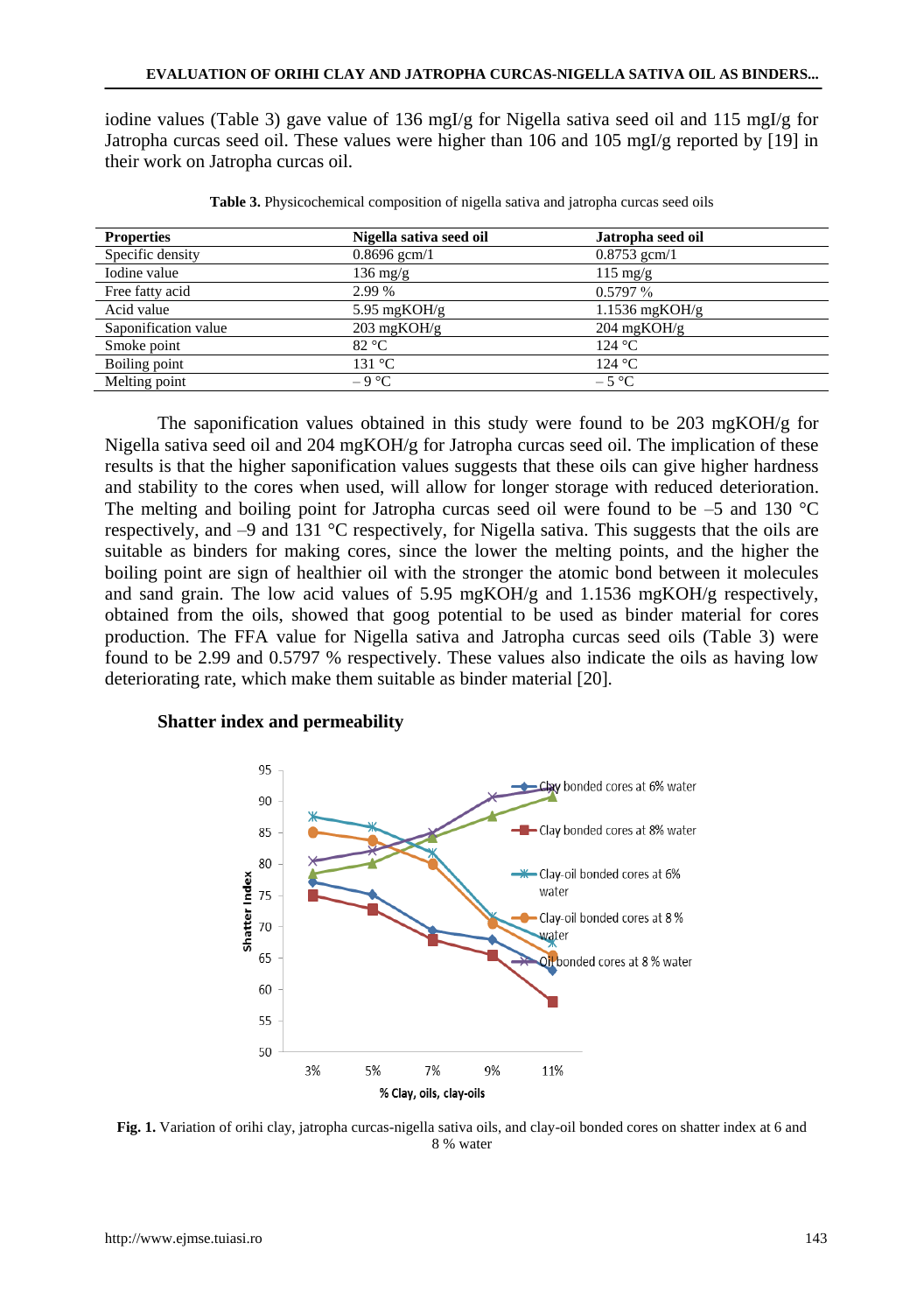The results of shatter index as presented in Fig. 1 shows that shatter index of cores produced from clay alone and the mixture of clay with the two oils decreased as their percentages in the formulation increase at 6 and 8 % level of water. However, the shatter index values of the cores produced from the mixture of the two oils were observed to increase as increasing percentages of the binder. The shatter index values ranged from  $77.1 - 63.0$  and  $75.0-58.1$  at 6 % water 8 % water respectively for clay bonded cores. The shatter index for cores produced from the blend of Jatropha curcas-Nigella sativa oils increased from 78.50– 90.8 at 6 % water and 80.5 – 92.1 at 8 % water. The values of shatter index for cores produced by blending the two oils with Orihi clay increased from  $87.6 - 67.5$  at 6 % water, and  $58.1 - 85.1$  at 8 % water. This may imply that by increasing Jatropha curcas-Nigella sativa oil content the bonded particle of the sand cores becomes loosened, thereby weakening the bond, and resulting in higher collapsibility.

As shown in Fig. 2 permeability values decreased gradually from 135– 115 and 150–120 at 6 % and 8 % water. This is may be due to increase in clay content causing less pores in the mould that could allow gas to pass through. Orihi clay exhibited good properties for casting heavy, light steel as well as heavy grey iron, as the values obtained from green permeability fall within the ranges of  $130 - 300$ , and  $125 - 200$  as reported by [21] for satisfactory property for sand casting. The permeability values for cores bonded using the oil mixtures were observed to gradually increase from 161 for 3 % oils to 194 for 11% oil at 6 % water and 168 to 210 at 8 % water.

The permeability values of Orih clay and Jatropha curcas-Nigella sativa oil bonded cores were found to decrease and ranged from 160 - 163 at 6 % water and 8 % water for 3 % oils/clay. This may be due to the stronger bond between sand grains which resulting into closer contact of the molecules of the core mixtures. Such intimacy will reduce the porous spaces between core particles and in turn reduced ease of air passage through core causing decrease in permeability values [7]. The permeability values using the oil mixture were found to be higher, than those by clay-oil, and clay bonded cores. This implies that, during the pouring process, gases such as hydrogen, nitrogen, carbon dioxide, and steam, will easily leave the mold or core produce by Jatropha curcas-Nigella sativa oil, while some of these gases will be hindered by Orihi clay bonded cores.



**Fig. 2.** Variation of orihi clay, jatropha curcas-nigella sativa oils, and clay-oil bonded cores on green permeability at 6 and 8 % water

# **Strength properties of produced cores Green and baked compressive strength**

As shown in Fig. 3 the green compressive strength of the produced cores at 6 and 8 % water was observed to increase as the clay content  $(3-11 \%)$ , and moisture contents are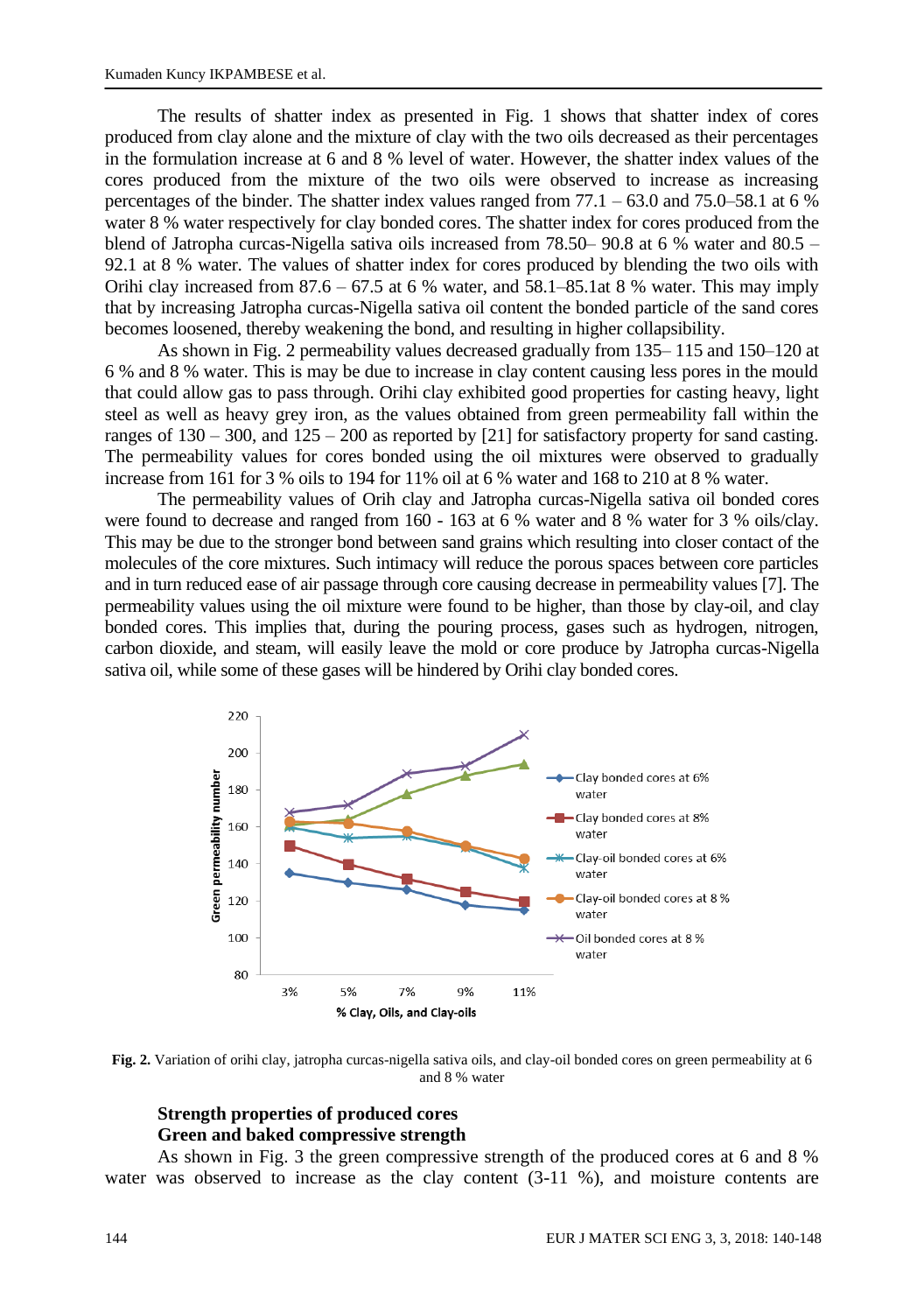increased. The green compressive strength for cores bonded with Orihi clay only varied from 18 to 45 kN/m<sup>2</sup> and 21 to 47 kN/m<sup>2</sup> at 6 and 8 % water respectively. While the green compressive strength of cores bonded with clay and the two oils varied from 21-34 kN/ $m^2$  and 18-34 kN/ $m^2$ at 6 and 8 % respectively. The green compressive strengths of 14-17 kN /m<sup>2</sup> and 12-16 kN /m<sup>2</sup> was obtained from cores bonded with the mixture of Nigella sativa and Jatropha curcas seeds oils. The reason for higher values of green strength exhibited by Orihi clay could be due to the molecular structure of Orihi clays which consists of sheets of silicate and aluminate ions, thus setting electrostatic forces within the structure to produce the bonding property.



**Fig. 3.** Effect of orihi clay, jatropha-nigella sativa oil bonded cores on green compressive strength at 6 and 8 % water



**Fig. 4.** Variation of baking time with baked compressive strength at 11 % for orihi clay, jatropha curcas-nigella sativa oil, and clay-oil bonded core at 6 and 8 % water at a baking temperature of 180 °c for a baking interval of 0.5-2.5 hours

The green compressive strength values of the cores produced at 6 and 8 % water fall within the range of values recommended for cores for the casting of Class I, II, III, IV, V iron/steel, intricate and non-intricate aluminium as reported by [21].

In Fig. 4 the baked compressive strengths were observed to increase as baking time is increased at interval of 30 minutes (0.5 hr) for all the cores produced. The optimal baked strength of 144 kN/m<sup>2</sup> was given by core from the mixture of clay and the two oils at 8 % water level. According to Akor [22], the introduction of water activates the cohesive properties of the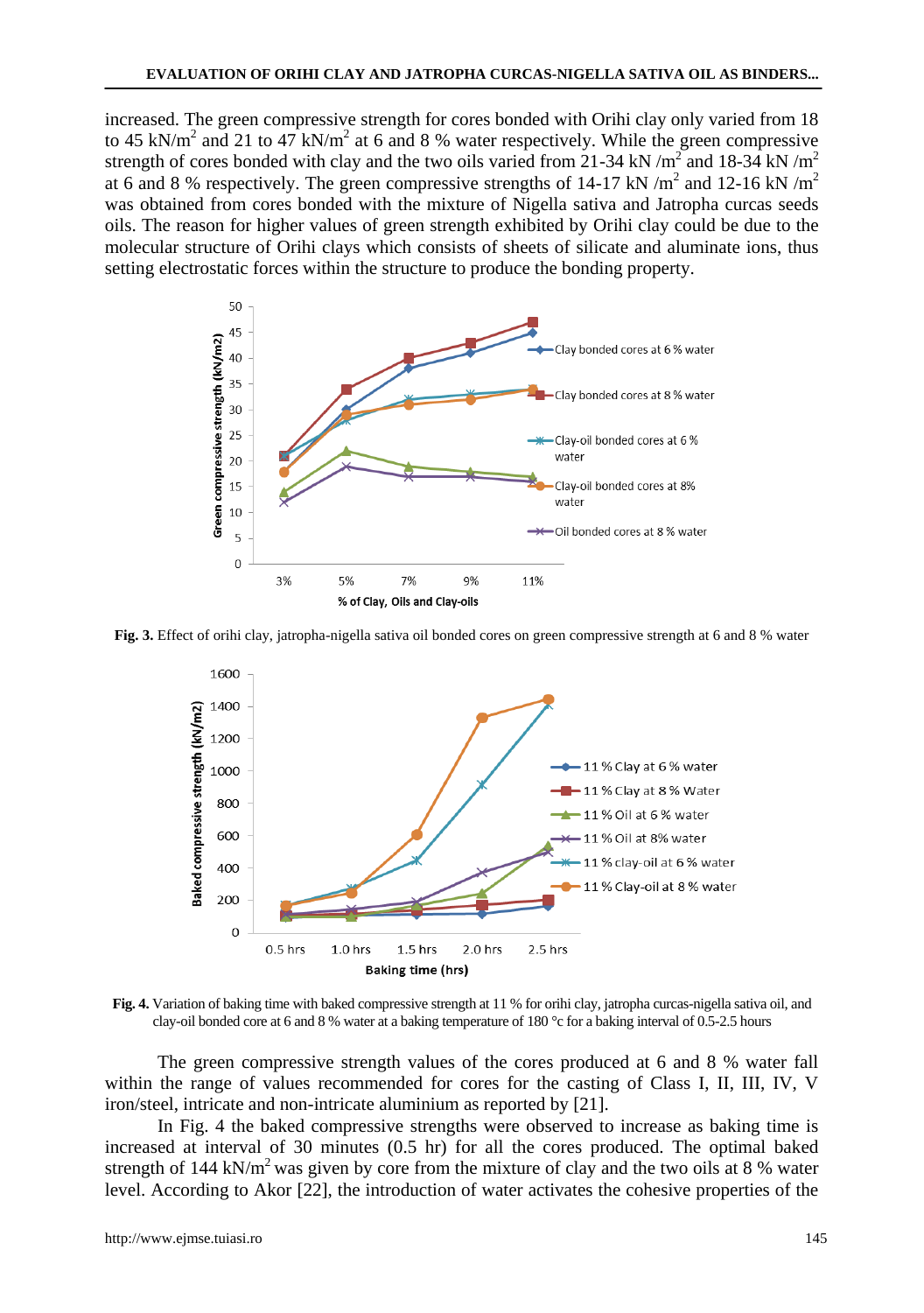binder, thus giving rise to optimal value at 8 % water. This is because longer baking time provides more time for silica sand and clay components to react together thereby causing increased in bond strength as reported by [8]. The clay-oil bonded cores gave higher values due saturation and presence of iodine in the oils

#### **Green and baked shear strength**

As in Fig. 5 green shear index of the cores increased as clay content was increased. It was observed that green shear strength values of specimen bonded using Orihi clay were higher due the better binding mechanism, and increased from 15 to 28 kN/m<sup>2</sup> at 6 % water, 17 to 30  $kN/m<sup>2</sup>$  at 8 % water respectively. In Fig. 6, baked shear strength of cores produced from the blend of clay and the two oils were found to have better strength properties at baking period of 30 –150 minutes at 6 and 8 % water content. The optimal value of baked strength observed was 1292 kN/m<sup>2</sup> for clay-oil bond cores at 8 % water.



**Fig. 5.** Effect of percentage of orihi clay, jatropha-nigella sativa oils bonded cores on green shear strength at 6 and 8 % water



**Fig. 6.** Effect of baking time on baked shear strength at 8 % water on orihi clay, jatropha curcas-nigella sativa bonded core at baking temperature of 180 °c within a baking intervals of 0.5-2.5 hours

#### **Conclusion**

Based on these results, it was concluded that Orihi clay, Jatropha curcas and Nigella sativa seed oils are suitable for use as binders for the production of silica sand cores in foundries, while improved bond strength characteristics may be obtained using these materials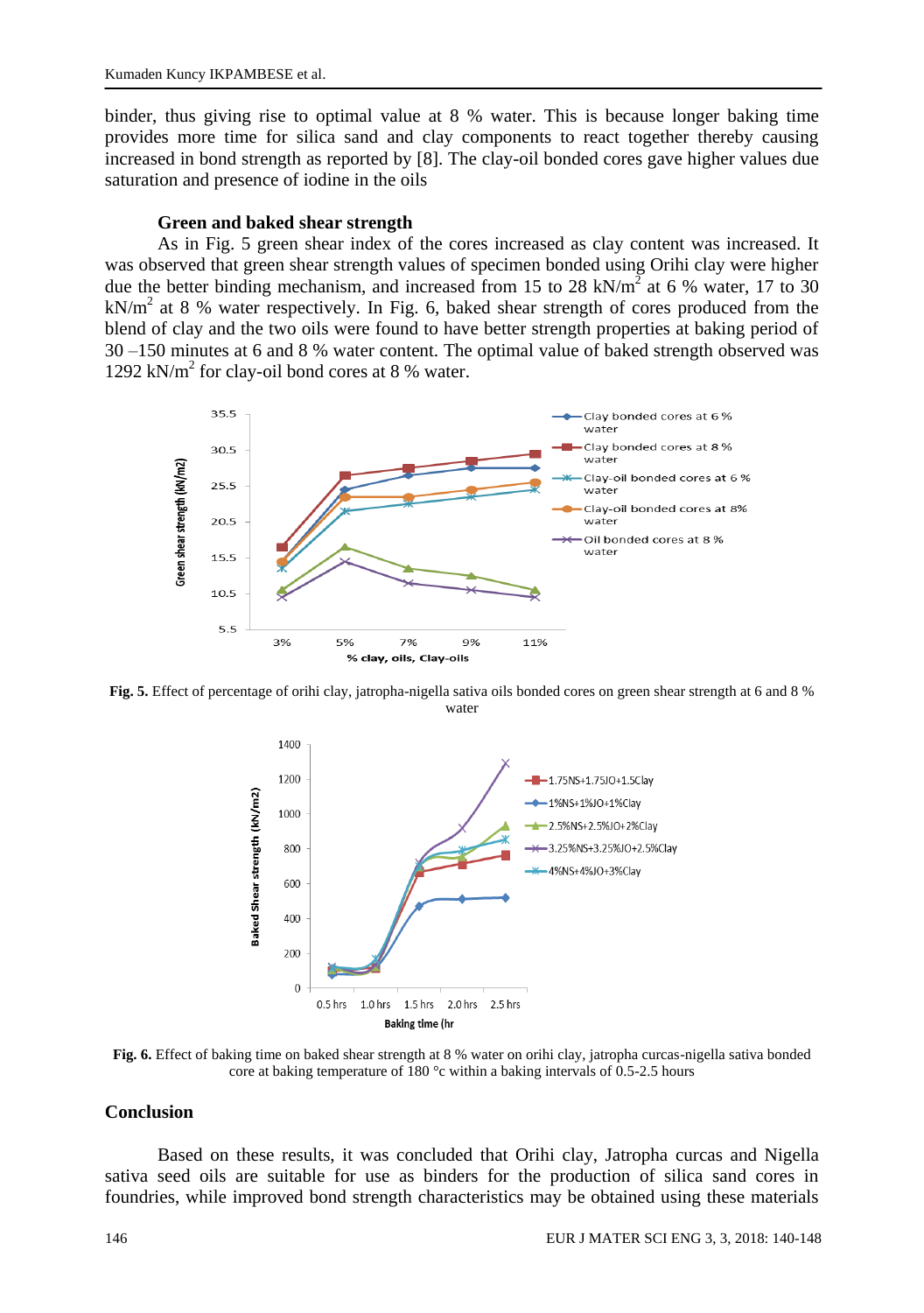individually, higher bond strength  $(3010 \text{ kNm}^2)$  could be achieved by combining the Orihi clay with the oils.

# **References**

- [1] M. Abdulwahab, J. O. Gaminana, K. A. Bello and E. O. Ochuokpa, Prospect of Local Core Binders in Foundry Industries, **Proceedings of Nigerian Metallurgical Socie 25th Annual conference** 15-18 October, 2008, Akure, Nigeria, pp. 210 – 213.
- [2] E. O. Olakanmi and A. O. Arome, Characterization of the core–binding properties of fatty based oils, **International Journal of Physical Sciences**, 2009, 4, pp. 623 – 628.
- [3] T. Shehu and R. S. Bhatti, The use of Yam flour (starch) as binder for sand mould production in Nigeria, **World Applied Sciences Journal**, 2012, 16(6), pp. 858-862.
- [4] O. Aponbiede, Development of oil sand cores using local vegetable oil, **Journal of Metallurgy and Materials Engineering**, 2000, pp. 6 – 107.
- [5] E. Ireland, K. Chang and J. Krober, American Foundry Men's Society (AFS) Transactions, 2002, pp.  $1 - 2$ .
- [6] F. M. Achiv, O. Aponbiede, S. B. and Hassan, Mechanical Properties of Sand Cores bonded with 5% *Cissus populnea* for Production of Aluminium Castings, **Journal of Metallurgy and Materials Engineering**, 2010, 5(1), pp. 62-67.
- [7] N. A Ademoh and A. T. Abdullahi, Determination of optimal binding properties of Grade 1 Nigerian acacia species for foundry mould sand, **Middle East Journal of Scientific Research,** 2010, 5(5), pp. 402–406.
- [8] S. I. Fayomi, J. S. Ojo and A. P. I. Popoola, Suitability of local binder compositional variation on silica sand for foundry core–making, **International Journal of the Physical Sciences,** 2011, 6(8), pp. 1940 –1946.
- [9] O. Aponbiede, Oil Cassava Starch–Bonded Cores for casting applications, **Journal of Emerging Trends in Engineering and Applied Sciences,** 2012, 3(5), pp. 761 –764.
- [10] O. S. I Fayomi, F. H. Olatuja and T. O. Joshua, Hybrid Effect of Selected Local Binders on the Moulding Properties of River Niger Silica Sand for Industrial Application, **Journal of Nano science with Advanced Technology**, 2016, 1, pp. 19–23.
- [11] A. W. Giesseren, An Environment-friendly Core Production Technology, www. myhomeFoundry. com.
- [12] A. A. Nuhu, Bentonite clay as a composite mix with grades 1 and 2 Nigerian acacia species for binding sand moulds, **International Journal of Chemical and Biochemical Sciences, International Scientific Organization**, 2012, 1, pp. 85 – 90
- [13] A. T. Ihom and A. K. Anbua, Assessment of Honey as a Binder for Core Making in Foundry, **Proceedings of Nigeria Metallurgical Society**. 20-26 July, 2006, 15(2), pp. 70–76.
- [14] R. K. Jain, **Production Technology,** (First edition) Khanna Publishers, Nai Sarak, Delhi. India, 2008, pp. 138–244.
- [15] N. A. Ademoh, Establishment of the Beneficial Effects of Addition of Linseed oil to Foundry Sand Cores Bonded with Nigerian Gum Arabic Grades 2 and 4, **American‐Eurasian Journal of Scientific Research**, 2009, 4(2), pp. 97–100.